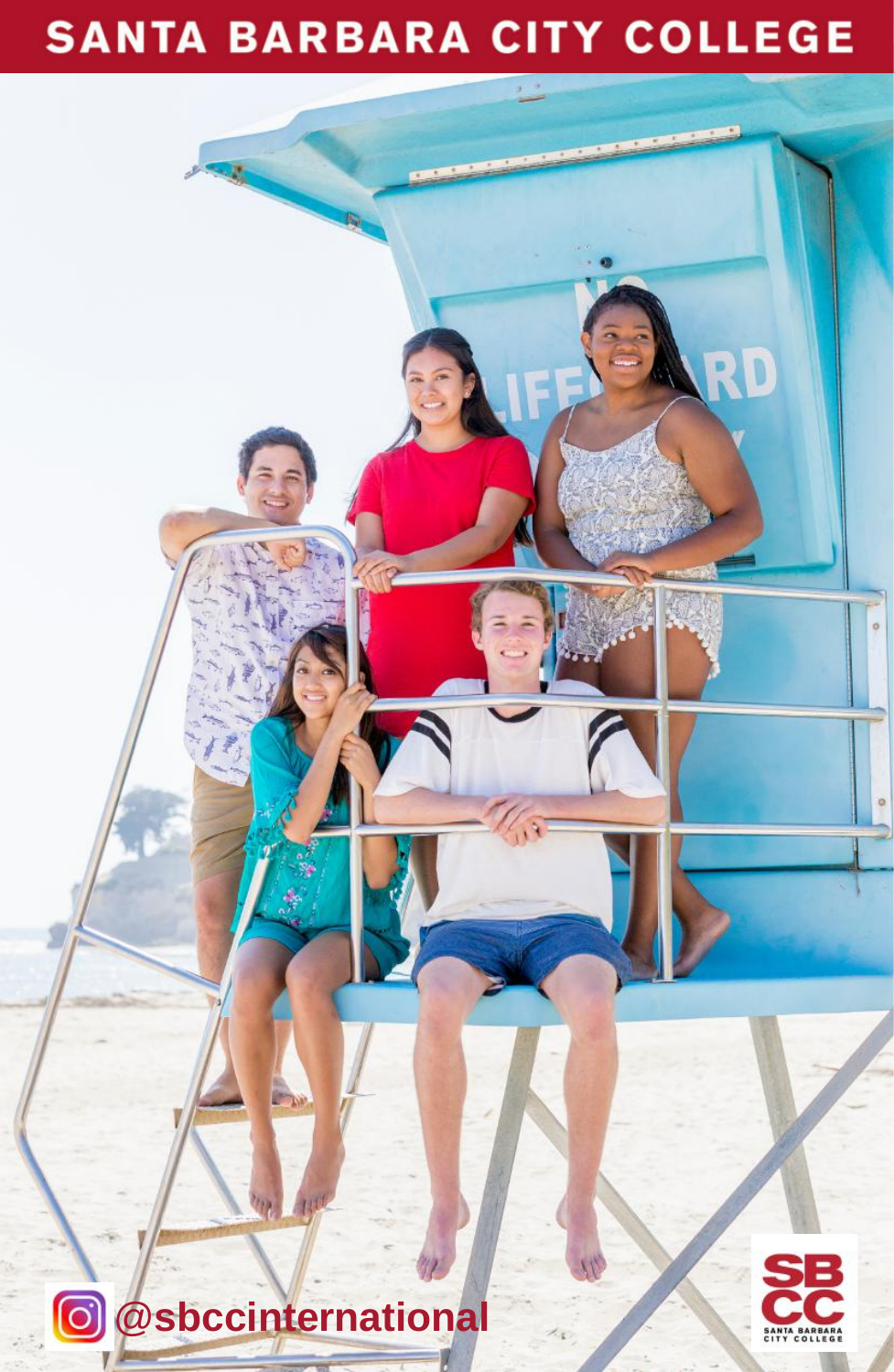## **You Are Welcome Here!**

International students play an important role in the life of the college and **excel academically.** SBCC is a leader in preparing students to transfer to respected universities and colleges. We hope you will apply to SBCC!

## **Why study at SBCC?**

- **#1 Community College**
- Affordable tuition cost
- Award-winning <sub>faculty &</sub> Support services
- **Outstanding transfer** opportunities to Bacherlor's degree





- **Sceniclocation right next** to the Pacific **Ocean**
- Active **campus life**
- instruction **personalized**
- **Small** classes
- facilities and technologies **State-of-the-art**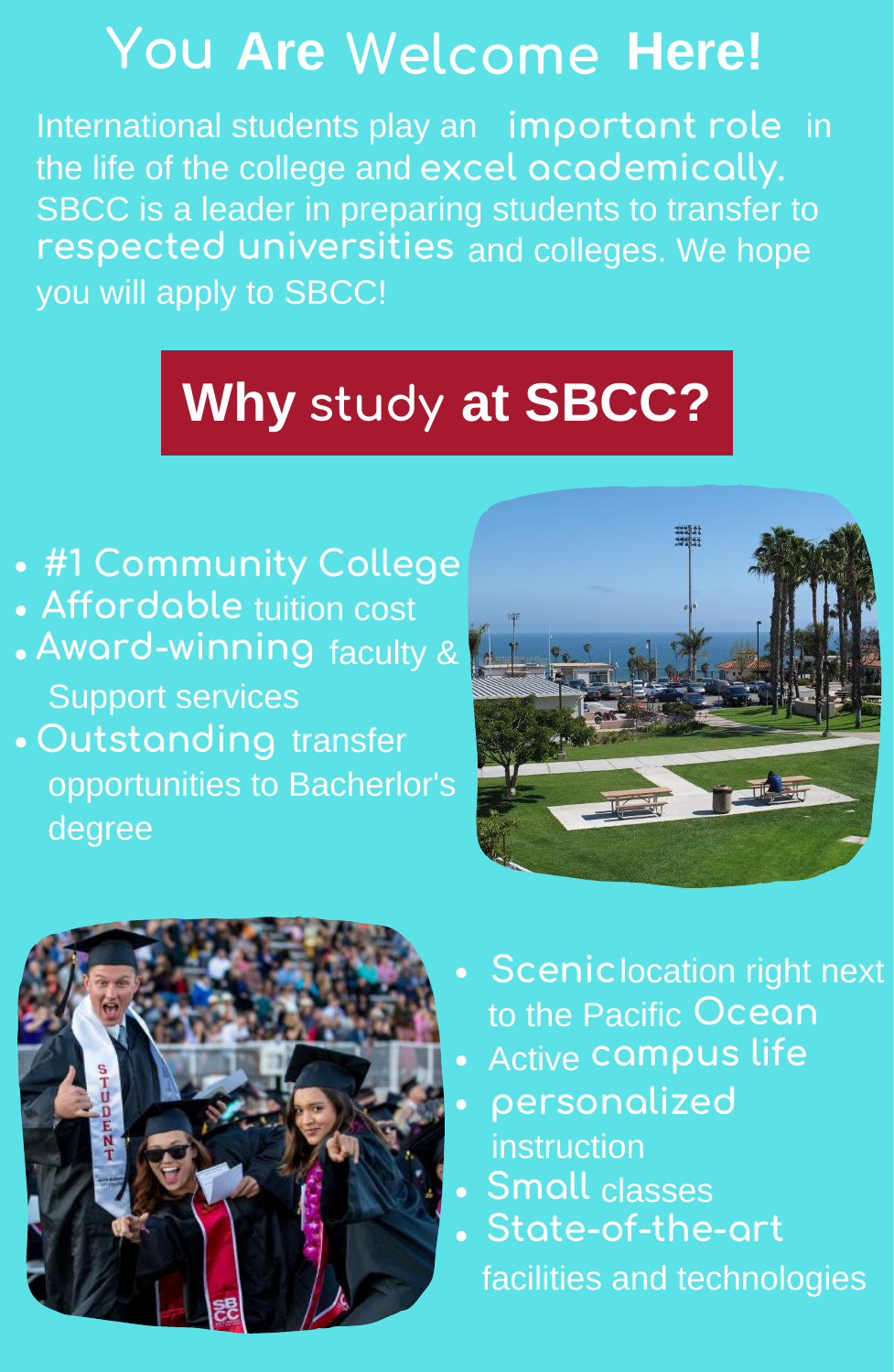## **EXPLORE YOUR OPTIONS...**



Earn an Associate's degree or a Certificate in 100+ academic majors.

**Immerse yourself in an intensive English language program (ESL).**





Transfer to top public or private universities all over the US.



## **Set yourself apart !**



Join our Honors Society (Phi Theta Kappa) and the SBCC Honors program

**Utilize our awardwinning student support services.**

Become job-ready using the latest technology or develop practical job skills

**Work full-time for up to one year upon completion of an Associate's degree.**





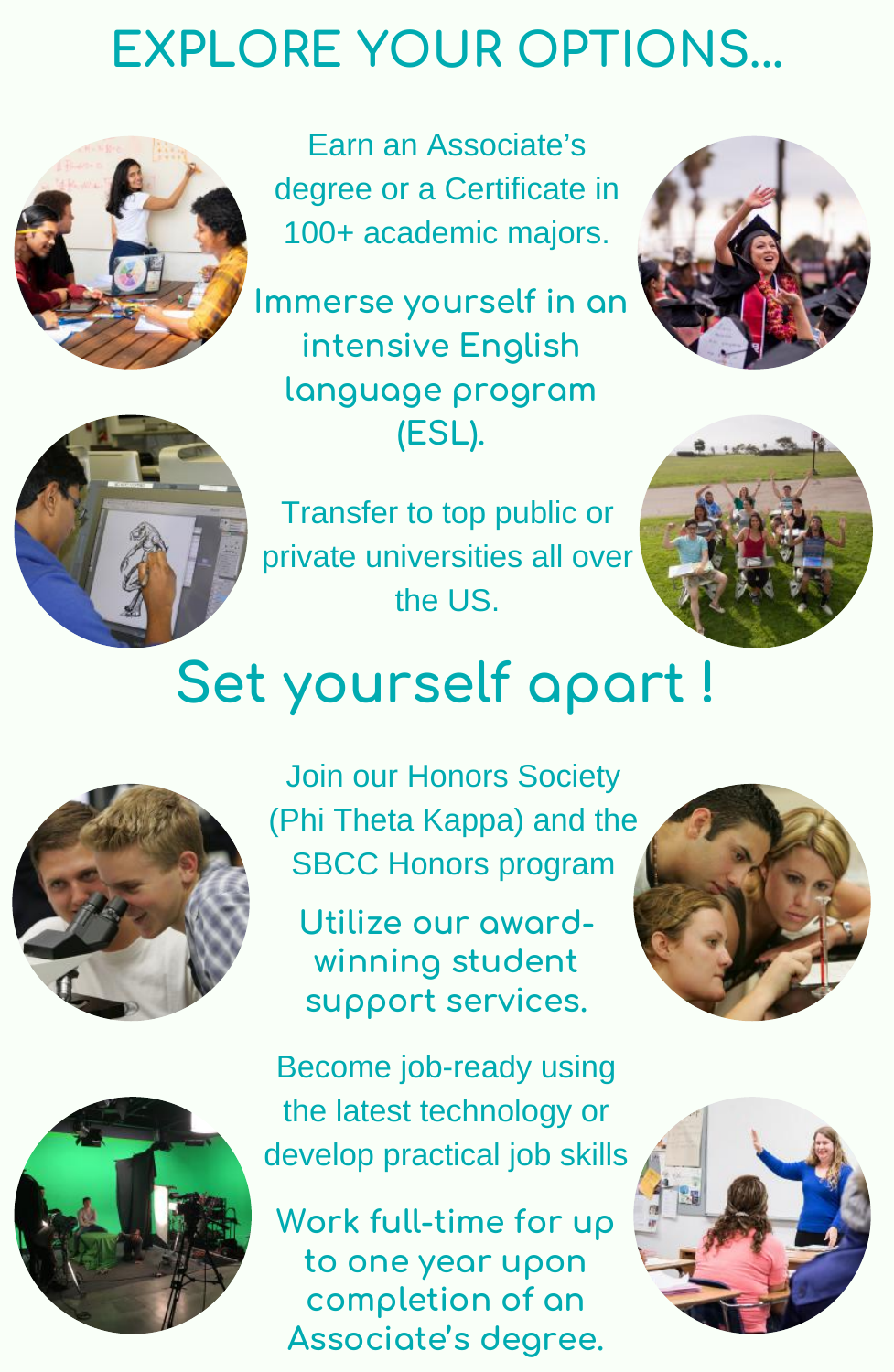# **ENJOY AN ACTIVE STUDENT LIFE!**

Santa Barbara offers an average of 283 days of **sunshine** surrounded by the ocean on one side and **mountains** on the other. It's easy to have a vital lifestyle outside of campus life with many diverse activities including volunteering in our local community.

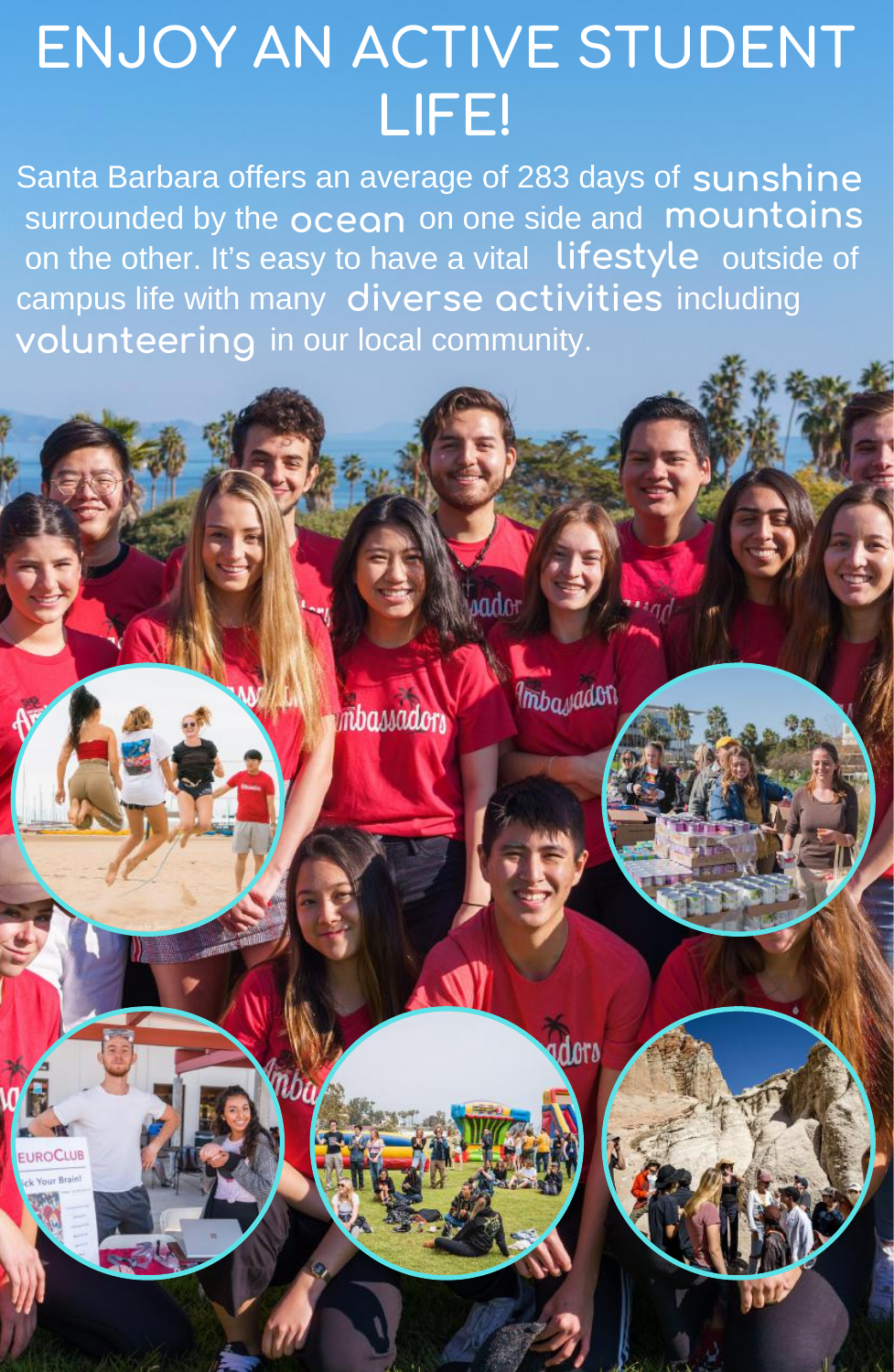# **ACADEMIC REQUIREMENTS AND APPLICATION**

Learn more about our admissions **requirements,** deadlines, and how to apply by visiting the website at sbcc.edu/international > Steps to Apply or scan the QR Code below to get more information, find deadlines, complete your <code>application</code>  $_{\text{or}}$  contact us if you have questions.

# **START YOUR SBCC JOURNEY TODAY!**



International Student Support Program 721 Cliff DriveSanta Barbara, California 93109 USA [sbcc.edu/international](http://www.sbcc.edu/international) issp@sbcc.edu +1-805-730-4040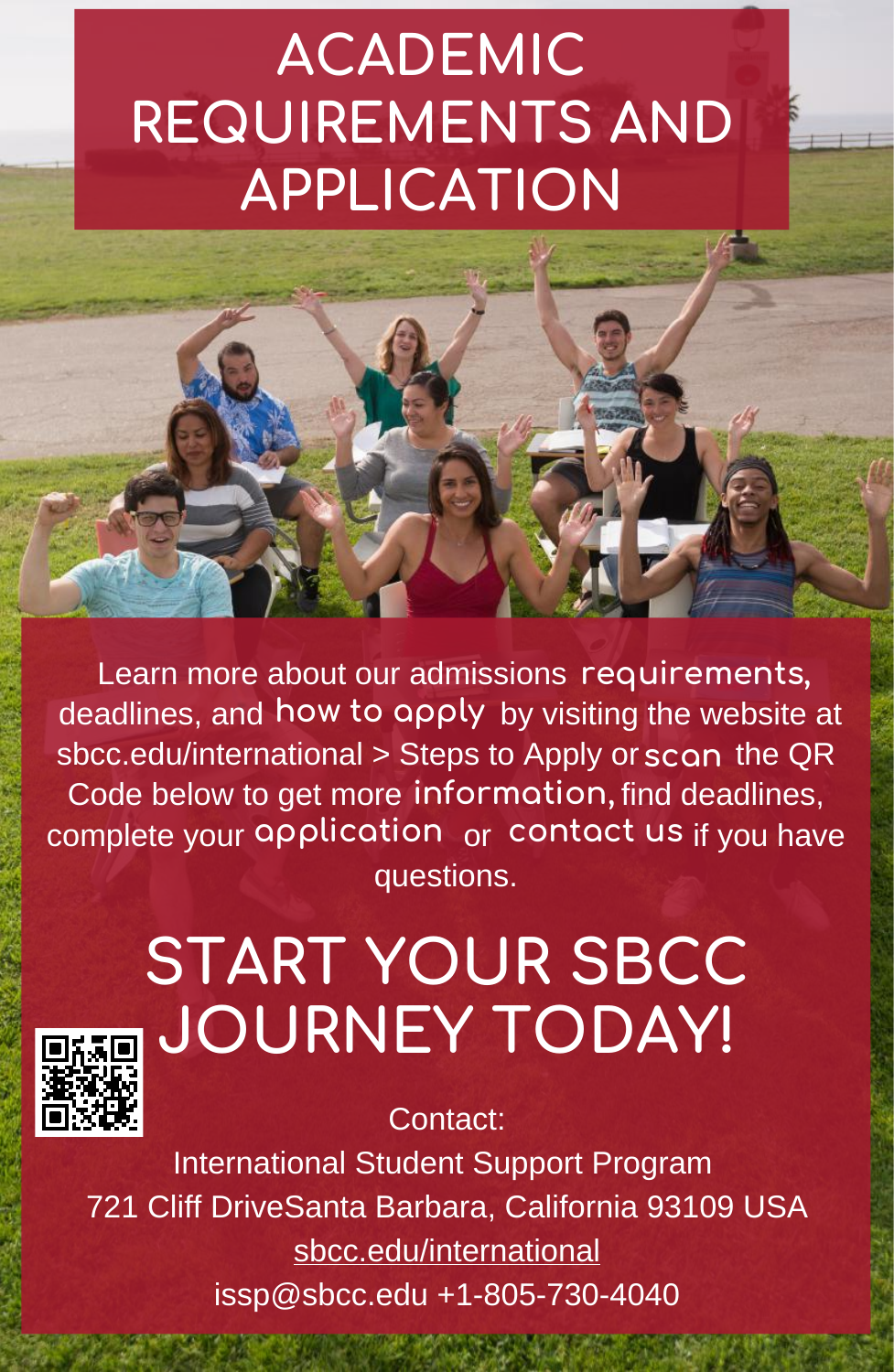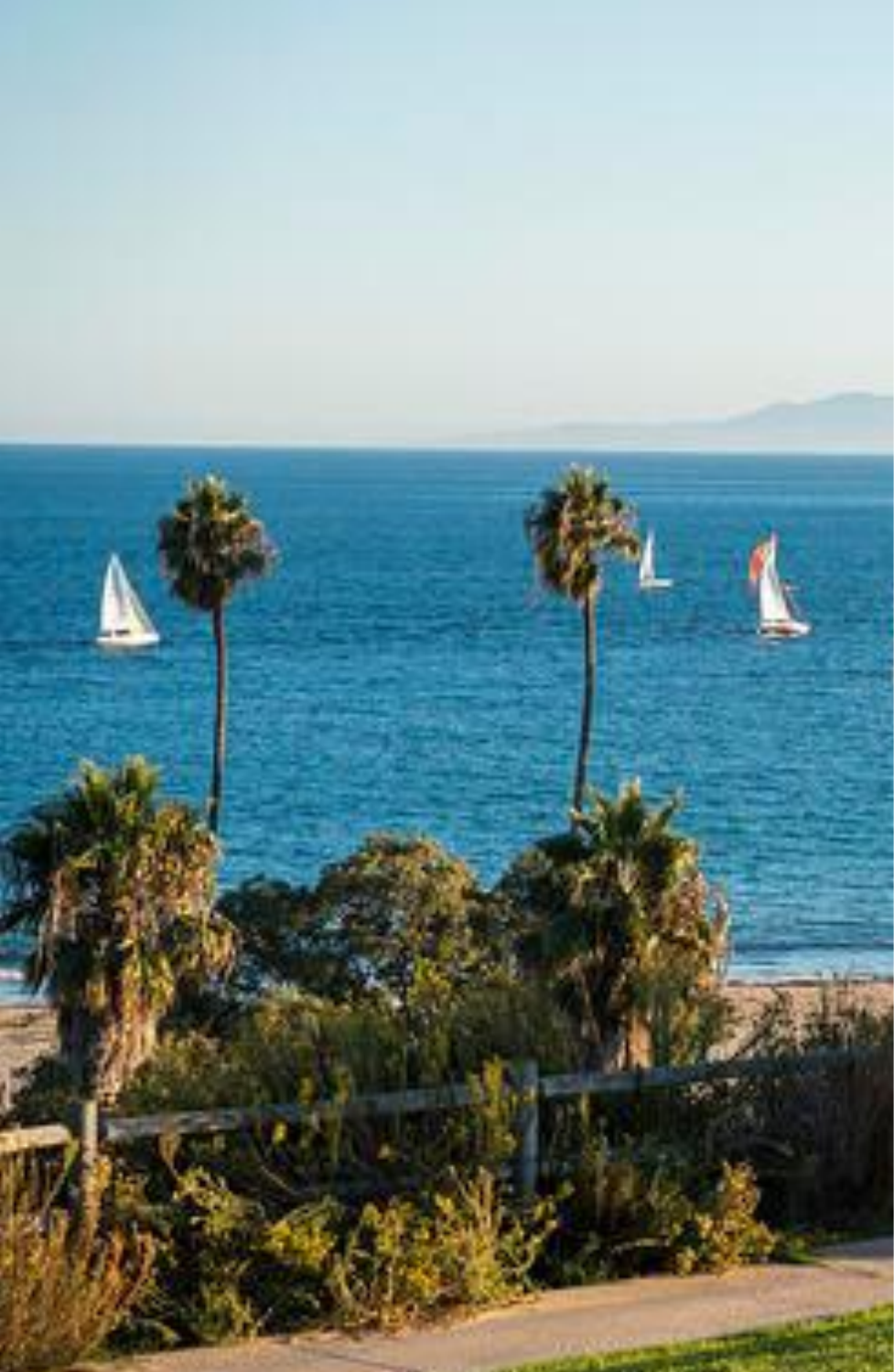